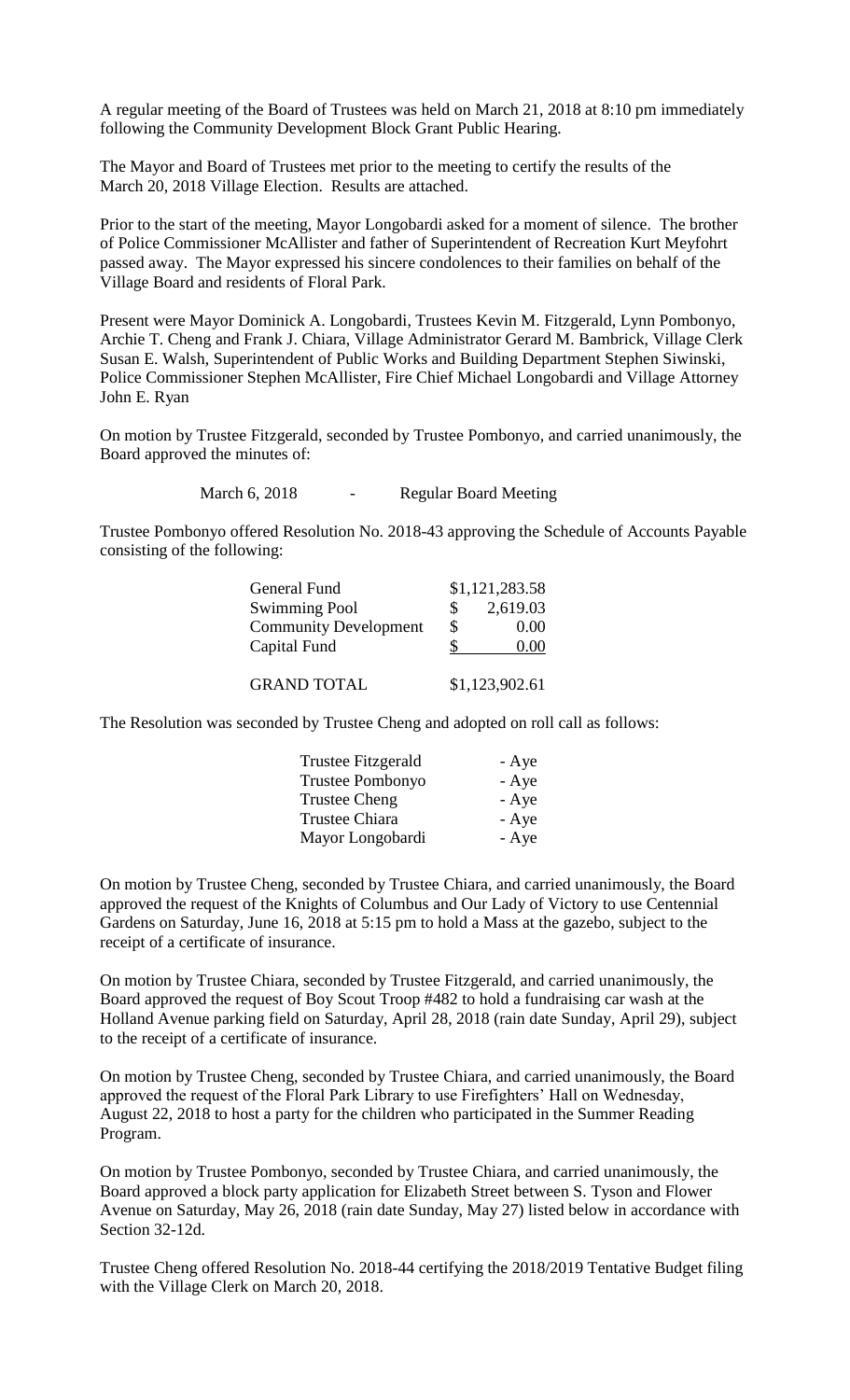The Resolution was seconded by Trustee Fitzgerald and adopted on roll call as follows:

| <b>Trustee Fitzgerald</b> | - Aye |
|---------------------------|-------|
| <b>Trustee Pombonyo</b>   | - Aye |
| <b>Trustee Cheng</b>      | - Aye |
| <b>Trustee Chiara</b>     | - Aye |
| Mayor Longobardi          | - Aye |

On motion by Trustee Fitzgerald, seconded by Trustee Pombonyo, and carried unanimously, the Board approved the request of Our Lady of Victory School to use the Village Courtroom on Tuesday, May 8 and Tuesday May 15, 2018 from 3:00 pm to 4:00 pm for their Mock Trial Club subject to the receipt of a certificate of insurance.

Trustee Pombonyo offered Resolution No. 2018-45 awarding the Tree Planting Bid to Northport Tree Company at a total amount of \$20,155.00 and authorizing the Mayor to sign said Agreement.

The Resolution was seconded by Trustee Cheng and adopted on roll call as follows:

| - Aye |
|-------|
| - Aye |
| - Aye |
| - Aye |
| - Aye |
|       |

\*\*\*\*\*\*\*\*\*\*\*\*\*\*\*\*\*\*\*\*

The Board of Trustees, also known as the Board of Assessment Review, reviewed the grievance applications presented to the Board on February 20, 2018 to render a decision as follows:

Trustee Fitzgerald offered Resolution No. 2018-46:

WHEREAS, the Board reviewed all grievances presented on Grievance Day, February 20, 2018 and all the information submitted by grieving petitions on the attached list support their claims; and

WHEREAS, by letters dated February 21, 2018 the Board requested additional material information from these petitioners to evaluate their claims; and

WHEREAS, petitioners failed to comply with the Board's request for additional material information;

NOW, THEREFORE, BE IT RESOLVED, that the grievances of all of the petitioners presented to the Board of Review on February 20, 2018 be denied and/or dismissed.

AND BE IT RESOLVED THAT the following exempt properties and 2018/2019 Final Assessment Roll presented below are hereby approved:

#### **2018/2019 FINAL ASSESSMENT ROLL**

|             | Tax Roll 2017 Total Assessment     |      | 206,256,238               |               |                     | Changes    |
|-------------|------------------------------------|------|---------------------------|---------------|---------------------|------------|
|             | 2017 Special Franchise             | 8.08 | $-2084186$                |               | Sp. Franchises      | 467218     |
|             | 2018 Special Franchise             | 7.84 | 2551404                   |               | <b>Small Claims</b> | $-4,450$   |
|             | 2017 Changes in Assessment         |      | 375157                    |               | Certiorari          | $-166,050$ |
|             |                                    |      |                           |               | Assessment          | 545,657    |
|             | <b>2018 Total Assessment Value</b> |      | 207,098,613               |               |                     | 375,157    |
|             | <b>LESS EXEMPTIONS</b>             |      |                           |               |                     |            |
| <b>CODE</b> | Exemption                          | #    | <b>Exemption</b><br>Total | Prior<br>Year |                     |            |
|             |                                    |      |                           |               |                     | Change     |
| 13100       | County Owned Property              | 7    | 1,120,600                 |               |                     |            |
| 13650       | <b>Village Owned Property</b>      | 39   | 3,853,310                 |               |                     |            |
| 13800       | <b>School Owned Property</b>       | 6    | 5,571,850                 |               |                     |            |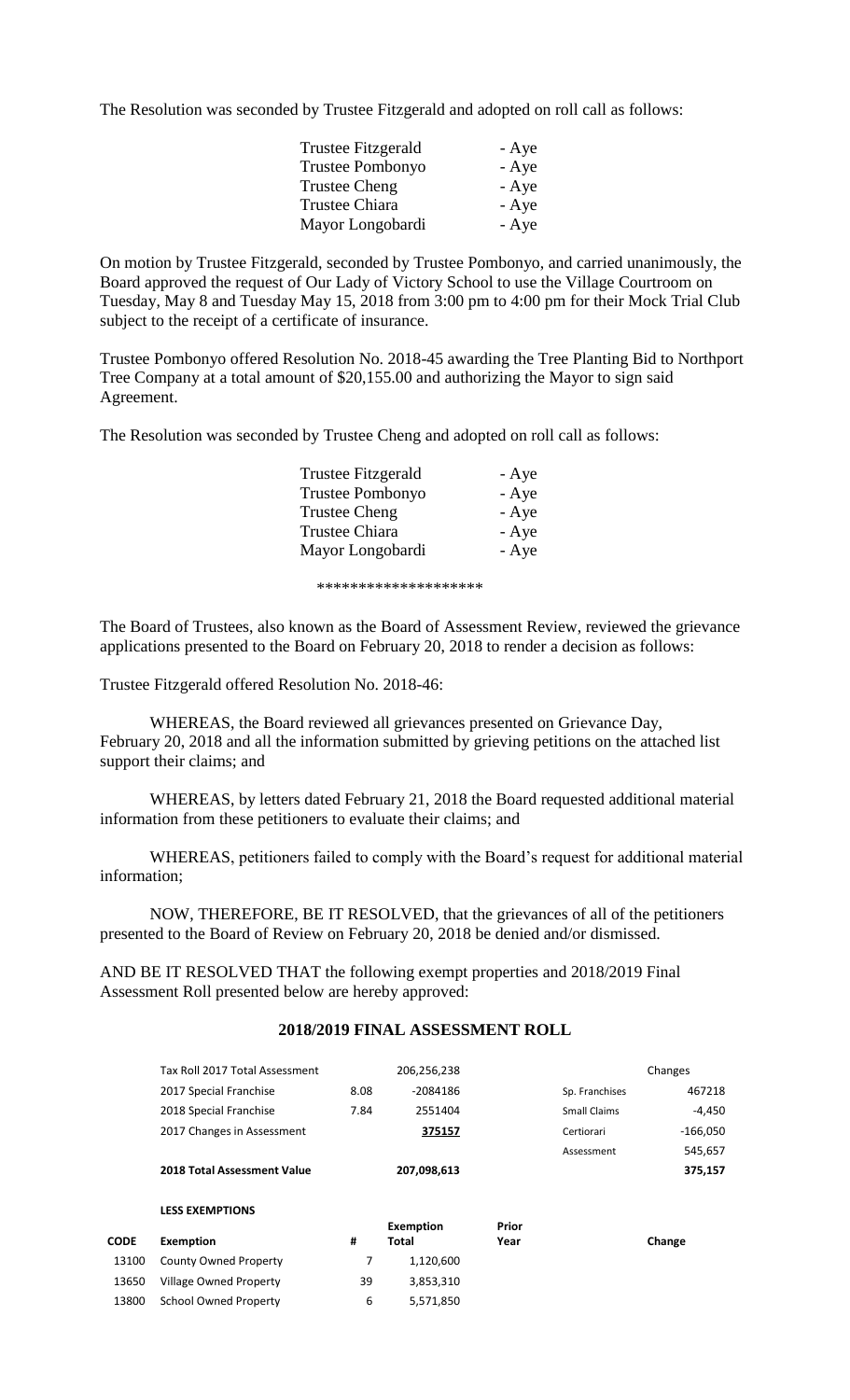| 11410 | <b>US Post Office</b>               | 1              | 415,800     |           |                |             |
|-------|-------------------------------------|----------------|-------------|-----------|----------------|-------------|
| 18130 | Industrial Development Co/PILOT     | 3              | 375,000     |           |                |             |
| 21600 | Parsonages                          | 3              | 127,200     |           |                |             |
| 25110 | <b>Church Owned Property</b>        | 19             | 2,878,975   | 2845675   |                | 33,300      |
| 25307 | Non-Profit Public Corps             | 5              | 220,600     |           |                |             |
| 26100 | <b>Veterans Organization</b>        | $\mathbf{1}$   | 33,350      |           |                |             |
| 27200 | Railroad Property                   | 4              | 1,455,700   |           |                |             |
| 41103 | Veterans Eligible Funds             | 136            | 427,025     | 464,175   |                | $-37,150$   |
| 41123 | <b>Veterans Basic Non Combat</b>    | 236            | 311,506     | 319556    |                | $-8,050$    |
| 41133 | <b>Veterams Combat</b>              | 138            | 306,300     | 313,025   |                | $-6,725$    |
| 41143 | <b>Veterans Disabled</b>            | 39             | 184,117     | 167,190   |                | 16,927      |
| 41163 | Veterans Cold War                   | 27             | 26,190      | 27,284    |                | $-1,094$    |
| 41173 | <b>Veterans Cold War Disability</b> | 3              | 9,414       | 7,238     |                | 2,176       |
| 41400 | <b>Clergy Owned Homes</b>           | $\overline{7}$ | 10,500      | 10,500    |                | 0           |
| 41687 | <b>Volunteer Fire Dept</b>          | 70             | 18,060      | 17,544    |                | 516         |
| 41807 | Senior Citizens                     | 108            | 1,640,875   | 1,685,111 |                | $-44,236$   |
| 41907 | Handicapped Improvement             | 4              | 14,110      | 14,110    |                | $\mathbf 0$ |
| 47760 | Tel Street Equip/Utility Property   | 1              | 942,300     | 942,300   |                | 0           |
|       |                                     |                |             |           |                | $\mathbf 0$ |
|       |                                     |                |             |           | <b>Total</b>   |             |
|       |                                     |                |             |           | <b>Changes</b> | $-44,336$   |
|       | <b>Total Exemptions</b>             |                | 19,942,782  |           |                |             |
|       |                                     |                |             |           |                | 0           |
|       | <b>Taxable Value 2018</b>           |                | 187,155,831 |           |                |             |
|       | Taxable Value 2017                  |                | 186,269,120 |           |                |             |
|       |                                     |                | 886711      |           |                |             |

The Resolution was seconded by Trustee Pombonyo and adopted on roll call as follows:

| Trustee Fitzgerald   | - Aye |
|----------------------|-------|
| Trustee Pombonyo     | - Aye |
| <b>Trustee Cheng</b> | - Aye |
| Trustee Chiara       | - Aye |
| Mayor Longobardi     | - Aye |

\*\*\*\*\*\*\*\*\*\*\*\*\*\*\*\*\*\*\*\*

## **Belmont Task Force – Trustee Kevin Fitzgerald**

Trustee Fitzgerald began by thanking all of the residents that came and voted for Trustee Cheng and himself. He was truly honored and humbled to be elected to serve this Village and its residents.

Trustee Fitzgerald then reminded all residents that tomorrow the Empire State Development (ESD) will be holding a public hearing to allow interested parties to comment on the recently released scoping document. As the scoping document and comments made form the basis of what the ESD needs to address in the Draft Environmental Impact Statement, he urged all residents to attend and provide any comments they would like to address to the ESD. The meeting is at the Elmont Public Library on March 23rd. There are two sessions, one starting at 3:30 pm to 5:30 pm and the other at 6:30 pm.

The Village Board and the Belmont Task Force will be speaking on various topics. Separately the Village will be submitting in writing a comprehensive list of areas and topics that will need to be addressed. The deadline for comments to be submitted in writing has been extended by one week until 5:30 pm on April 12, 2018.

Last week, representatives from the Empire State Development and New York Arena Partners met with the Belmont Task Force. Based on the extensive dialogue that occurred, Trustee Fitzgerald said the meeting was constructive and our concerns are being understood. Trustee Fitzgerald thanked the representatives for taking the time to meet with members of the Task Force and thanked the Empire State Development for extending the comment period by the previously mentioned week.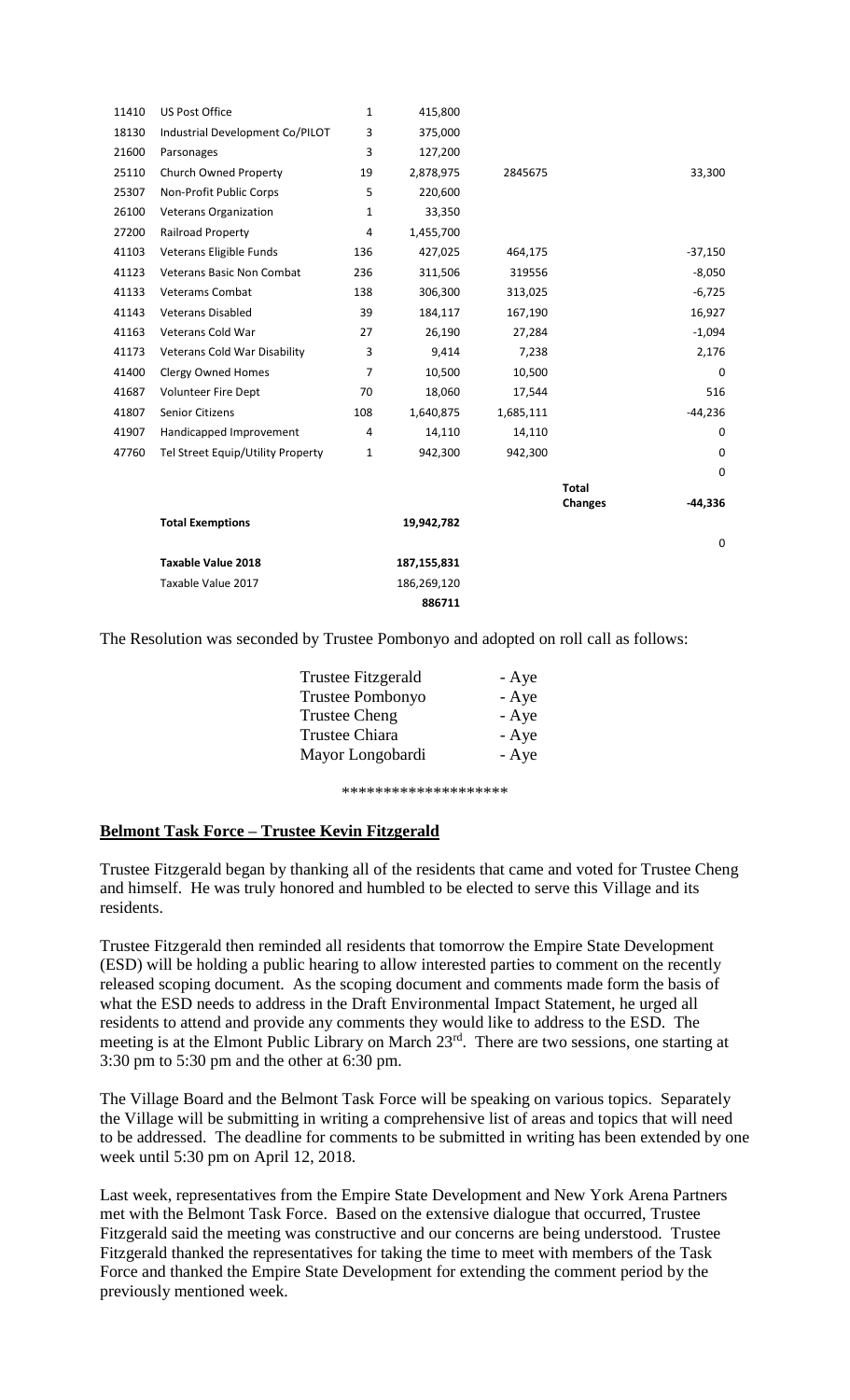Trustee Fitzgerald also thanked County Legislators Nicolello and Muscarella for writing to the Empire State Development to extend the comment period.

# **Department of Public Works – Trustee Kevin Fitzgerald**

Trustee Fitzgerald stated that once again Floral Park was named a Tree City USA by the Arbor Day Foundation in honor of its commitment to effective forest management. Residents of Floral Park should be proud to live in a community that makes the planting and care of trees a priority. Floral Park achieved Tree City USA recognition by meeting the program's four requirements: a tree board or department, a tree care ordinance, an annual community forestry budget of at least \$2 per capita and an Arbor Day observance and proclamation.

As approved earlier tonight, the Village will be planting approximately 150 trees this spring throughout. Trustee Fitzgerald thanked the members of the Tree Committee which consists of Lucille Zimmer, Kevin Flood along with Superintendent of Public Works Steve Siwinski for their time. In addition, Trustee Fitzgerald thanked the members of our Tree Department and Tree Supervisor Russ Mazzola for their work each day in maintaining our trees.

# **Fire Department – Trustee Lynn Pombonyo**

Trustee Pombonyo began by congratulating Deputy Mayor Kevin Fitzgerald and Trustee Cheng on their re-elections to the Village Board. She noted that both Trustees are skilled and hardworking leaders.

Trustee Pombonyo then reported that in addition to a very busy fire-related and rescue response schedule and rigorous training program, our Floral Park Fire Department continues to be an active participant working with the Village Board, residents and businesses on issues and initiatives important to the community. Included are participation in the Belmont Task Force activities in response to the plans for the redevelopment of Belmont Park; looking ahead to emergency response planning for the LIRR third track construction; and, most recently, joining the Floral Park Police Department for a very comprehensive School Safety presentation at the March meeting of the Floral Park-Bellerose School District Board of Education. Our Fire Department also enjoys productive working relationships with other Departments in the First Battalion.

Our Floral Park Fire Department will continue to demonstrate strong leadership with all our Village partners so that Floral Park remains a great, safe place to live, work, and raise our families.

## **Library – Trustee Archie Cheng**

Trustee Cheng thanked the residents for coming out to vote in yesterday's uncontested election. He said it has been a pleasure to work with the Mayor and Board these last few years and he looks forward to continuing the work with them despite the serious challenges we have with Belmont Park and the Third Track.

Trustee Cheng stated that the Library cancelled all programs tomorrow (March 22) due to the storm. Please check the Library's website for the new schedule.

## **Third Track Task Force – Trustee Archie Cheng**

Trustee Cheng said the Village was provided with artistic renderings of the sound attenuation walls. The Board has several questions and so we are inviting the Chairperson of the Architectural Review Board to come before the Long Island Railroad and look at these renderings and ask questions. We will then start to engage the public on what these renderings look like. The railroad is not doing environmental borings but structural-type borings to determine how they are going to build the new areas at Tyson and Plainfield Avenues.

## **Recreation Center – Trustee Frank Chiara**

Trustee Chiara reported that the fields are being worked on so that they will be ready for the opening of the baseball season. They have been aerated and seed the Recreation staff. Hopefully all the snow or rain will help with the growing process.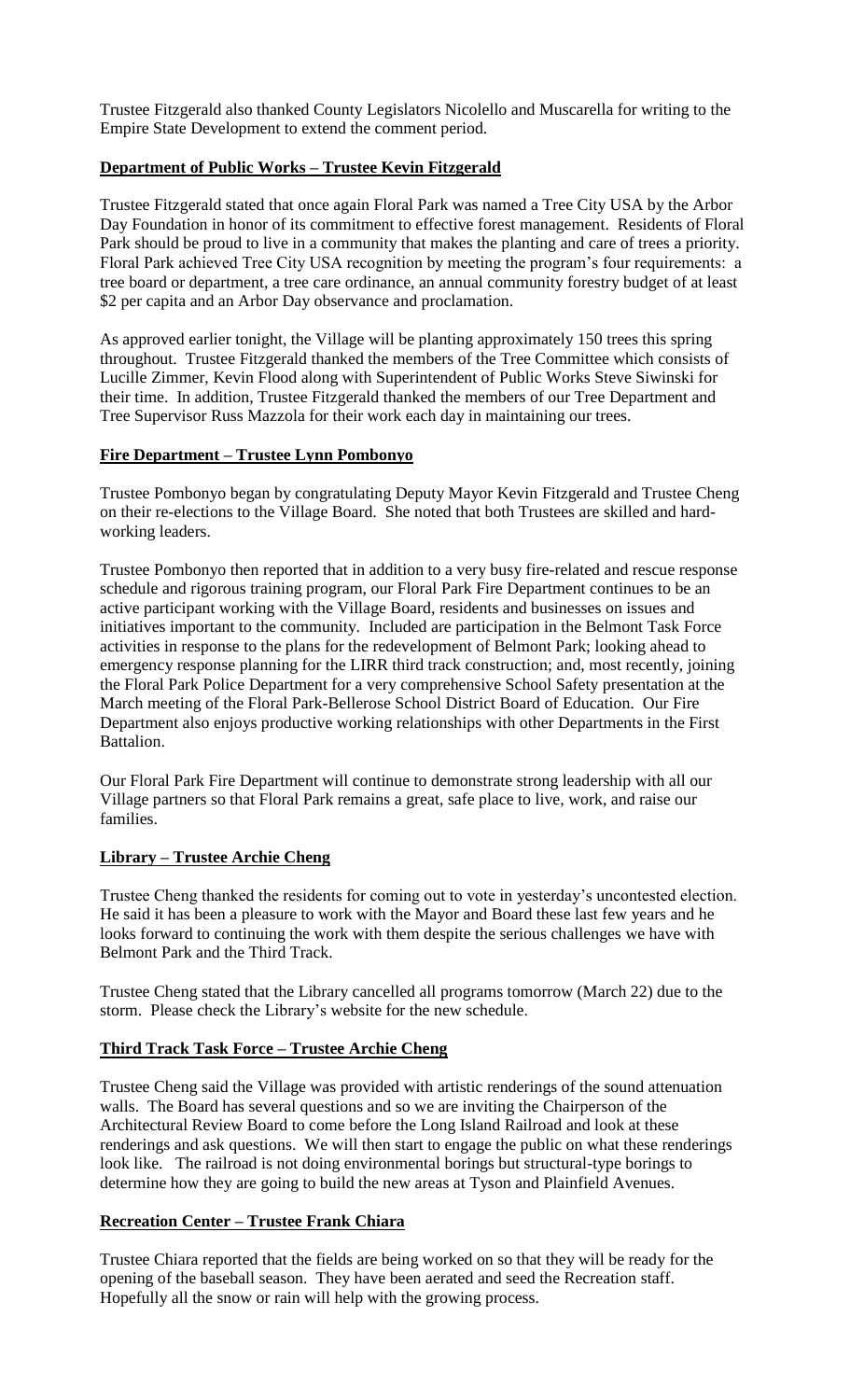Tennis lessons will once again be offered for both beginners and intermediate level. Registration or applications will be available by April lst at the Recreation/Pool Building. A tentative start date is April 15th for the lessons. They will be conducted on Tuesday and Thursday mornings from 11 am to noon and on Saturday mornings at 8 am.

The Easter Egg Hunt will be held this Saturday, March 24th. For children under 5 years old, they should meet at Tiny Town Park at 9:30 am and for children 6 and over, they should meet by the stage area by 9:45 am. If the area is not suitable for the hunt, it will be relocated indoors at the pool building.

Centennial Gardens will be opening in April with daily hours of 12 noon to 5 pm – weather permitting.

Lastly, Trustee Chiara congratulated both Kevin & Archie on their successful re-election as trustees. Thank you for all that you do for our Village, thank you for your mentorship and I look forward to working with you for our common goal of 'Keeping the Village of Floral Park a Great Place to Live'.

## **Mayor's Report – Dominick Longobardi**

Mayor Longobardi said he sincerely hopes the Easter Egg Hunt is not snowed out on Saturday!

Mayor Longobardi congratulated Trustee Fitzgerald and Trustee Cheng on being re-elected. The Mayor said we all work well together and try to do the best for the residents of this Village. These two individuals put their hearts and souls into everything they do, as do Trustees Pombonyo and Chiara. Mayor Longobardi said he is pleased to work with everyone on the Board along with all the Village employees and volunteers.

Mayor Longobardi said the man who makes it all happen, Village Administrator Gerry Bambrick, today is his birthday! The Mayor wished him well.

Mayor Longobardi said to everyone to get home safe!

Mayor Longobardi thanked Felix Procaccia for filming this evening's meeting.

On motion by Trustee Fitzgerald, seconded by Trustee Pombonyo, and carried unanimously, Mayor Longobardi recessed the meeting at 8:25 pm.

#### \*\*\*\*\*\*\*\*\*\*\*\*\*\*\*\*\*\*\*\*

On motion by Trustee Fitzgerald, seconded by Trustee Pombonyo, and carried unanimously, Mayor Longobardi reconvened the meeting at 8:30 pm.

Trustee Cheng offered Resolution No. 2018-47 accepting the resignation of Perry Criscitelli, Esq. as defense counsel of the Village's general liability cases for the selfinsurance program and authorized the retention of the legal services of Dominic P. Bianco, Esq. as presented in his proposal.

The Resolution was seconded by Trustee Pombonyo and adopted on roll call as follows:

| <b>Trustee Fitzgerald</b> | - Aye |
|---------------------------|-------|
| <b>Trustee Pombonyo</b>   | - Aye |
| <b>Trustee Cheng</b>      | - Aye |
| Trustee Chiara            | - Aye |
| Mayor Longobardi          | - Aye |

Trustee Fitzgerald offered Resolution No. 2018-48 to amend Resolution No. 2017-273 from the Board of Trustees Meeting held on November 21, 2017 to correct Mayor Dominick Longobardi's reported days per month to the New York State and Local Retirement System from 12 days to 17.958 days per month.

The Resolution was seconded by Trustee Chiara and adopted on roll call as follows: